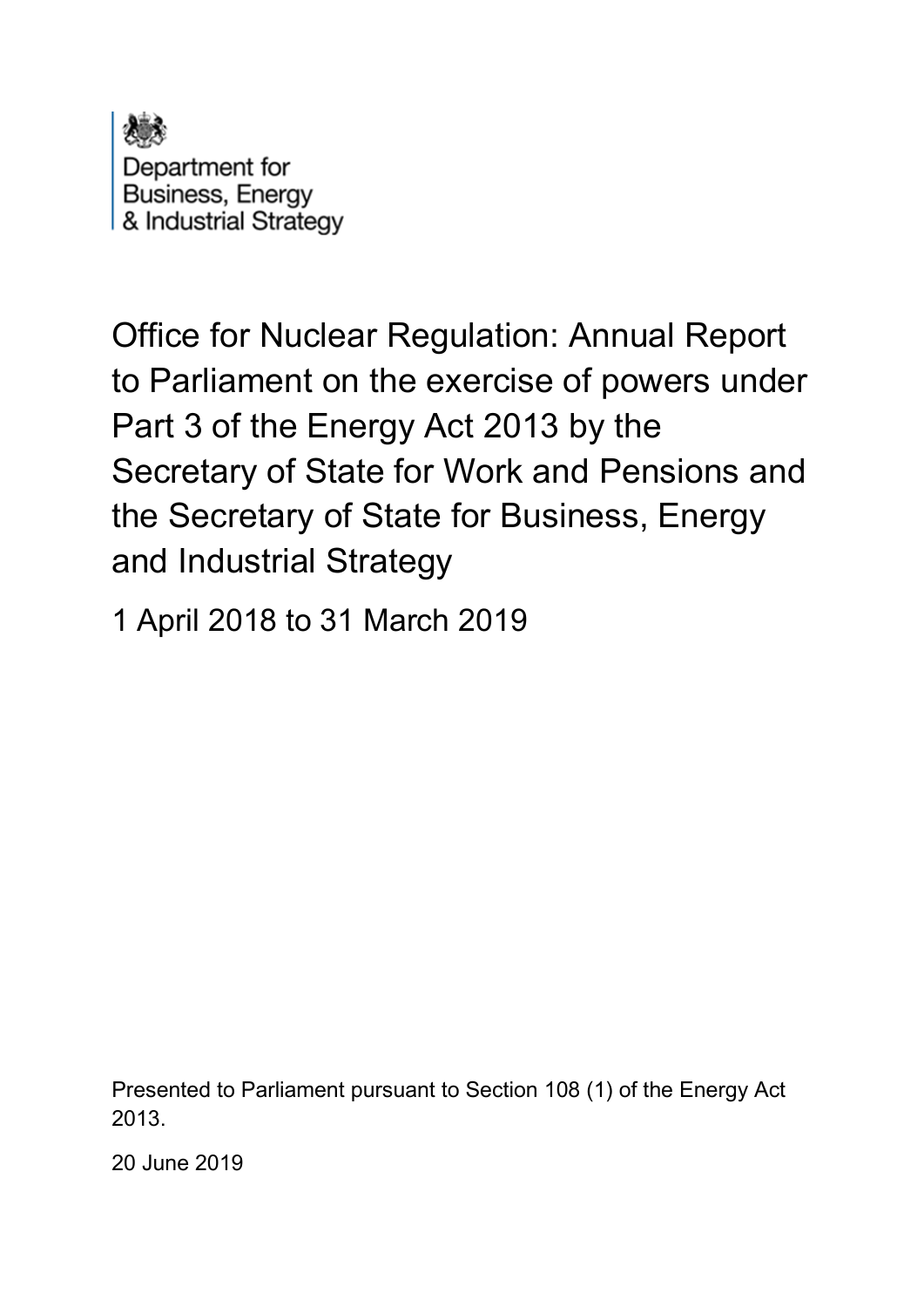*© Crown copyright 2019*

*You may re-use this information (not including logos) free of charge in any format or medium, under the terms of the Open Government Licence.* 

*To view this licence, visit [www.nationalarchives.gov.uk/doc/open-government](http://www.nationalarchives.gov.uk/doc/open-government-licence/)[licence/](http://www.nationalarchives.gov.uk/doc/open-government-licence/) or write to the Information Policy Team, The National Archives, Kew, London TW9 4DU, or email: [psi@nationalarchives.gsi.gov.uk.](mailto:psi@nationalarchives.gsi.gov.uk)*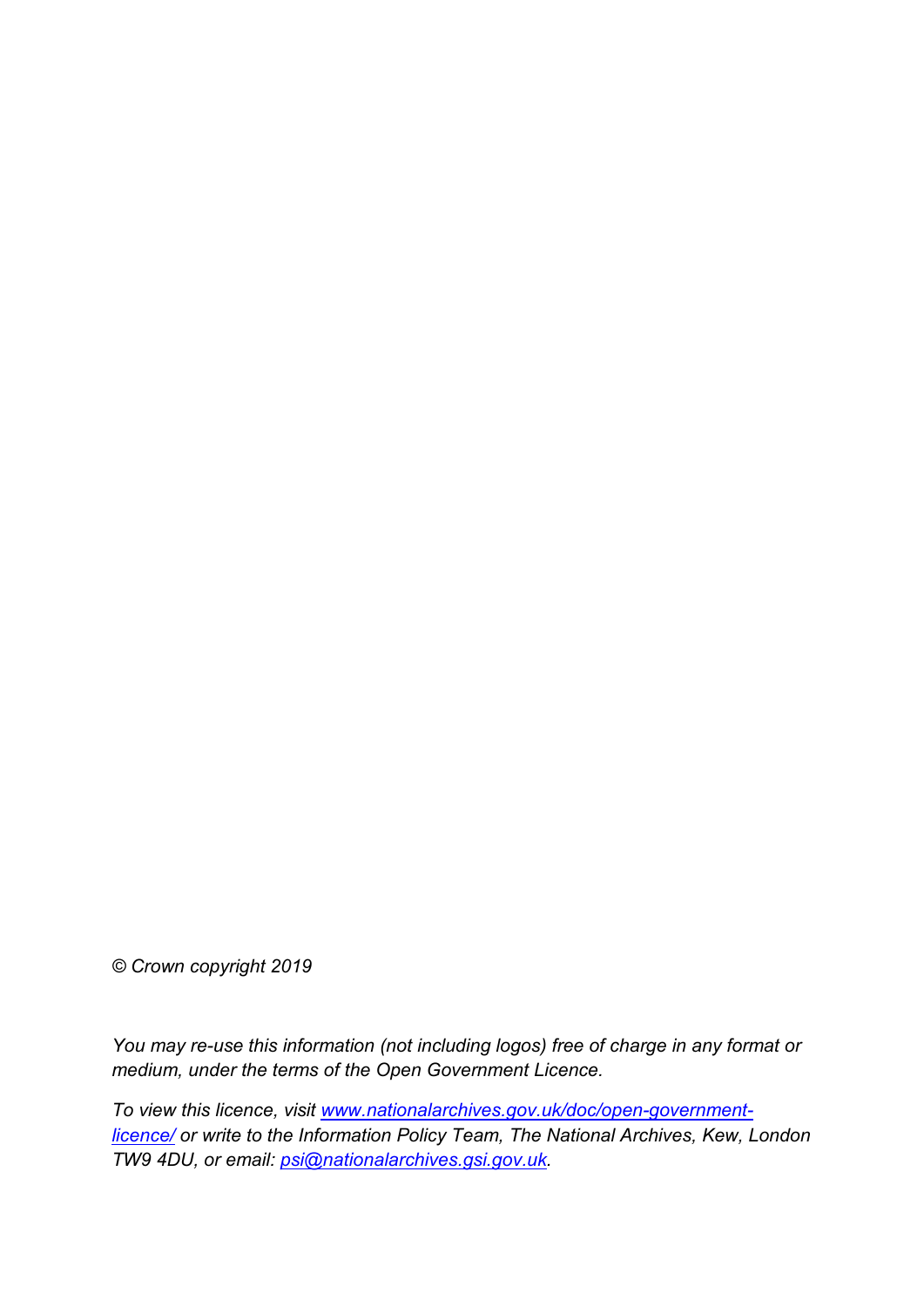**Title:** Office for Nuclear Regulation: Annual Report to Parliament on the exercise of powers under Part 3 of the Energy Act 2013 by the Secretary of State for Work and Pensions and the Secretary of State for Business, Energy and Industrial Strategy

1 April 2018 to 31 March 2019

## **Session:** 2017/ 2019

Presented to Parliament pursuant to Section 108 (1) of the Energy Act 2013.

#### Correction:

Text currently reads:

*Page 5:*

2017-2018 powers exercised by Secretary of State for the Department for Work and Pensions:

#### Schedule 7, paragraph 25(3):

Paragraph 25 (3) provides that the Secretary of State lay a copy of relevant documents in Parliament together with a statement. Under this paragraph, the Secretary of State laid before Parliament ONR's Annual Plan 2017-18 (May 18) and Annual Report and Accounts 2017-18 (June 18).

Text should read:

2018-2019 powers exercised by Secretary of State for the Department for Work and Pensions:

Paragraph 25 (3) provides that the Secretary of State lay a copy of relevant documents in Parliament together with a statement. Under this paragraph, the Secretary of State laid before Parliament ONR's Annual Plan 2018-19 (May 18) and Annual Report and Accounts 2017-18 (June 18).

Date of correction: 4<sup>th</sup> July 2019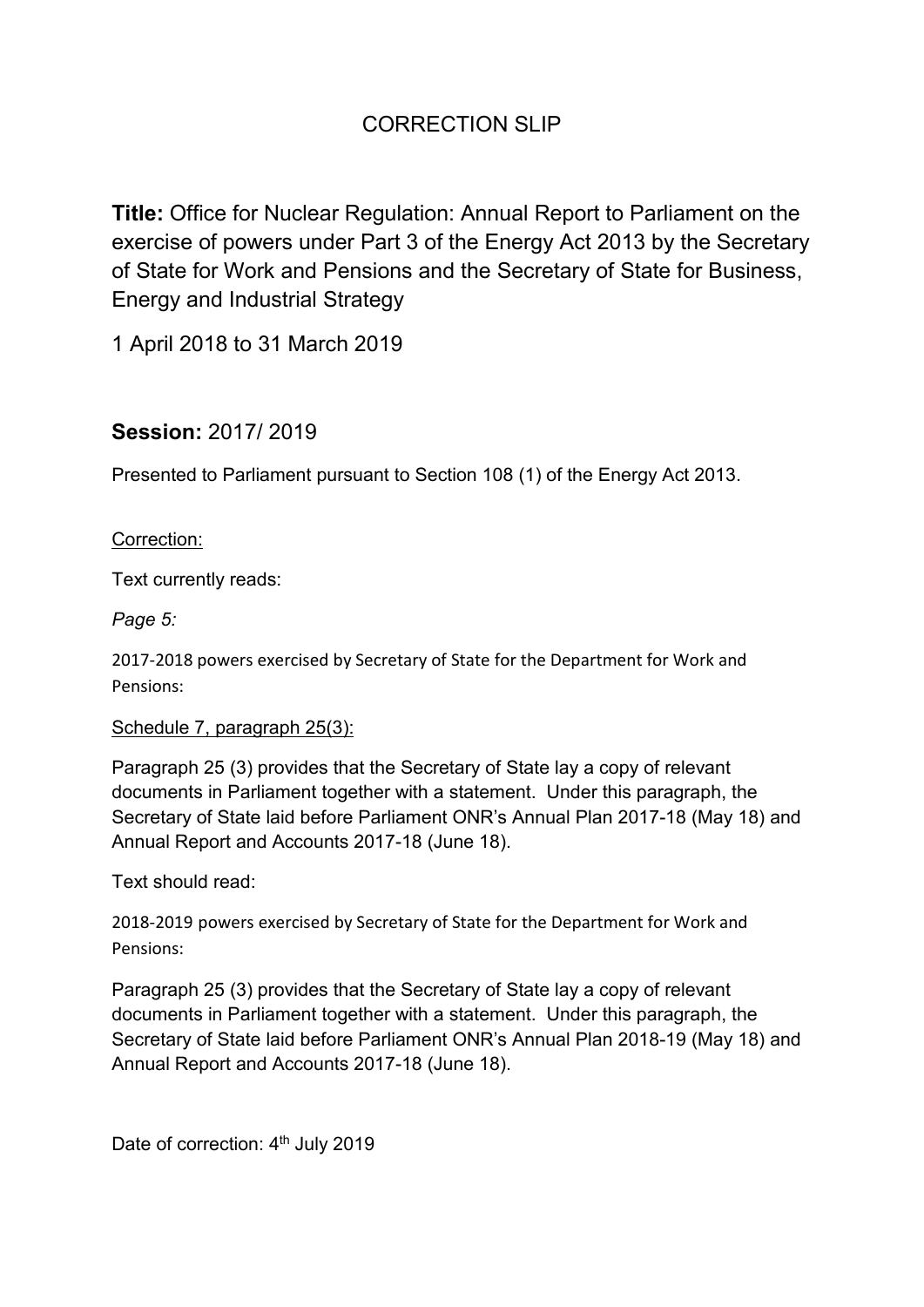# **Requirements under Section 108(1) of the Energy Act 2013:**

Section 108(1) of the Energy Act 2013 (the 2013 Act) requires the Secretary of State as soon as reasonably practicable after the end of the financial year, to make a report to each House of Parliament on the use of the Secretary of State's powers under Part 3 of the 2013 Act during that year, and to lay the report before Parliament.

This report covers the period 1 April 2018 to 31 March 2019. This is the fifth report to be laid before Parliament pursuant to section 108 since the 2013 Act came into effect.

Part 3 of the Act (Nuclear Regulation) has five chapters covering nuclear regulations, the organisation and structure of the Office for Nuclear Regulation ("ONR"), the purposes and functions of the ONR and other supplementary matters.

Responsibility for this part of the 2013 Act cuts across two departments, the Department for Work and Pensions and the Department for Business, Energy and Industrial Strategy. Agreed responsibilities are set out in the tables below.

The Secretary of State for the Department for Work and Pensions has specific responsibility, in relation to ONR, for:

| Pay                                                                    | Set pay for the Chair and other non-executives<br>$\bullet$<br>Approval of allowances etc to the Chair and non-<br>$\bullet$<br>executives<br>Sign-off of the ONR's pay remit<br>$\bullet$                                                                                                  |
|------------------------------------------------------------------------|---------------------------------------------------------------------------------------------------------------------------------------------------------------------------------------------------------------------------------------------------------------------------------------------|
| <b>Financial control</b>                                               | Approval of the ONR's accounts<br>٠<br>Approval of any borrowing by the ONR. Provision of the<br>$\bullet$<br>ONR with sufficient funds to enable it to carry out its<br>functions.                                                                                                         |
| <b>Non-executives</b><br>(not including<br>security non-<br>executive) | Appointment and dismissal<br>$\bullet$<br>Acceptance of resignation<br>$\bullet$<br>Approval of terms of appointment<br>$\bullet$                                                                                                                                                           |
| <b>Other controls</b>                                                  | Receipt of proposals for regulations made by the ONR<br>$\bullet$<br>Approval of international work of the ONR (in consultation<br>$\bullet$<br>with BEIS due to its interest in national security issues)<br>Approval of any Approved Code of Practice proposed by<br>$\bullet$<br>the ONR |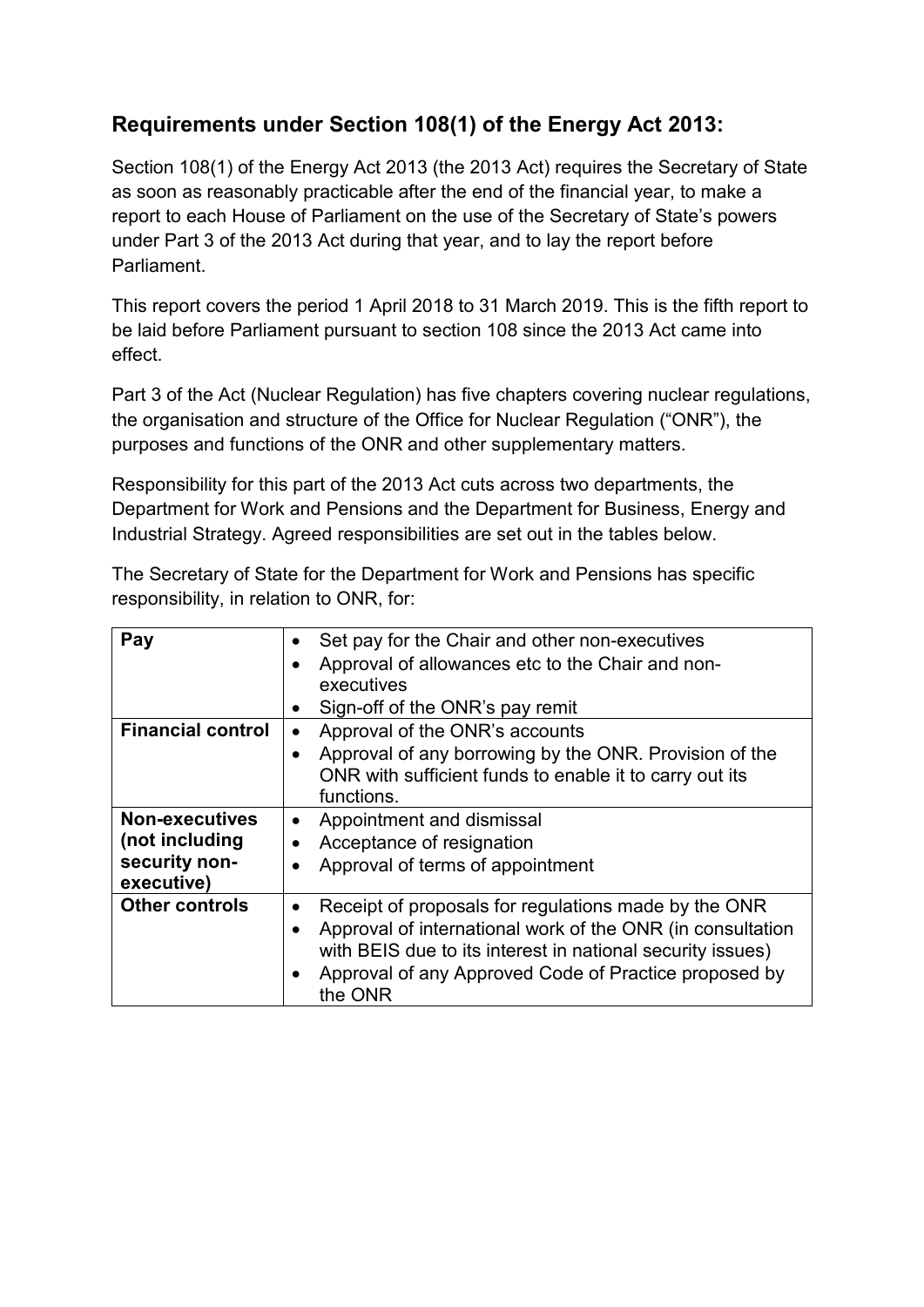The Secretary of State for the Department for Business, Energy and Industrial Strategy has specific responsibility for the following areas:

| <b>Security specific</b>                                        | Non-Executive Director, Security: appointment and<br>dismissal; acceptance of resignation; approval of terms of<br>appointment<br>In exceptional circumstances relating to national security,<br>issuing a direction to the ONR as to the exercise of a<br>regulatory function in a particular case                                                                                                                                     |
|-----------------------------------------------------------------|-----------------------------------------------------------------------------------------------------------------------------------------------------------------------------------------------------------------------------------------------------------------------------------------------------------------------------------------------------------------------------------------------------------------------------------------|
| <b>Policy Directions</b><br>and Sensitive<br><b>Information</b> | Direct ONR regarding the exercise of its functions<br>$\bullet$<br>generally, or any of its functions specifically<br>Provide consent to issue certain communications which<br>$\bullet$<br>concern matters to which government policy on national<br>security relates<br>Give a notice to the ONR specifying the description of<br>$\bullet$<br>sensitive nuclear information in addition to those provided<br>in the Energy Act 2013. |
| <b>Safeguards</b><br>obligations                                | Issuing a notice to the ONR specifying that certain<br>$\bullet$<br>obligations, agreements or arrangements are to be<br>considered "safeguard obligations" in addition to those<br>obligations set out in the Energy Act 2013.                                                                                                                                                                                                         |

There is joint responsibility, but with the final decision resting with the Secretary of State for the Department for Work and Pensions in the following areas:

| <b>Key</b><br>appointments | Agreement of appointment of the Chair<br>Approval of the appointment of the Chief Nuclear<br>Inspector (CNI) and Chief Executive Officer (CEO) |
|----------------------------|------------------------------------------------------------------------------------------------------------------------------------------------|
| <b>ONR Strategy</b>        | Approval of ONR's Strategy and Annual Plan and laying                                                                                          |
| and Plan                   | them before Parliament                                                                                                                         |
| <b>Annual Report</b>       | Laying before Parliament ONR's Annual Report and                                                                                               |
| and Accounts               | Accounts                                                                                                                                       |
| <b>Other controls</b>      | Approval of commercial work                                                                                                                    |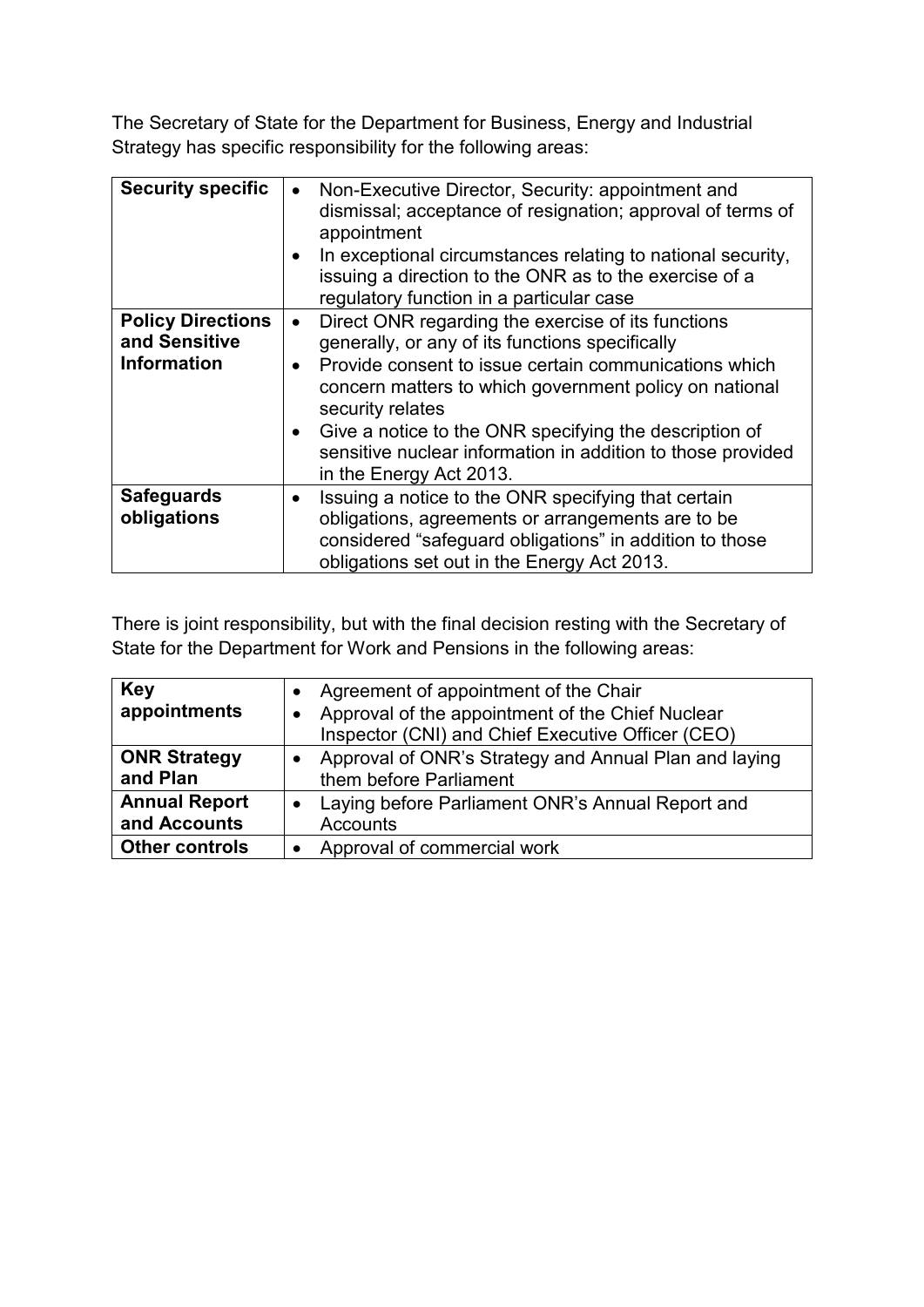## **2018-2019 powers exercised by Secretary of State for the Department for Work and Pensions**:

Pursuant to section 108 of the Energy Act 2013, what follows is a report on the powers that have been exercised by the Secretary of State for the Department for Work and Pensions in the last financial year.

## **Schedule 7, paragraph 4:**

Paragraph 4 makes provision in relation to non-executive members of ONR. Under this paragraph, the Secretary of State agreed the appointment of the ONR Chair (approved January 2019 with effect from April 2019).

### **Schedule 7, paragraph 11:**

Paragraph 11 makes provision in relation to the remuneration of non-executive members of ONR. Under this paragraph, the Secretary of State agreed the remuneration of the ONR Chair (approved January 2019 with effect from April 2019).

### **Schedule 7, paragraph 12(5):**

Paragraph 12(5) provides that the Secretary of State approve the appointment of the Chief Executive Officer and the Chief Nuclear Inspector. Under this paragraph, the Secretary of State approved the re-appointment of the Chief Executive Officer (approved February 2018, with effect from January 2019).

#### **Schedule 7, paragraph 25(3):**

Paragraph 25 (3) provides that the Secretary of State lay a copy of relevant documents in Parliament together with a statement. Under this paragraph, the Secretary of State laid before Parliament ONR's Annual Plan 2018-19 (May 2018) and Annual Report and Accounts 2017-18 (June 2018).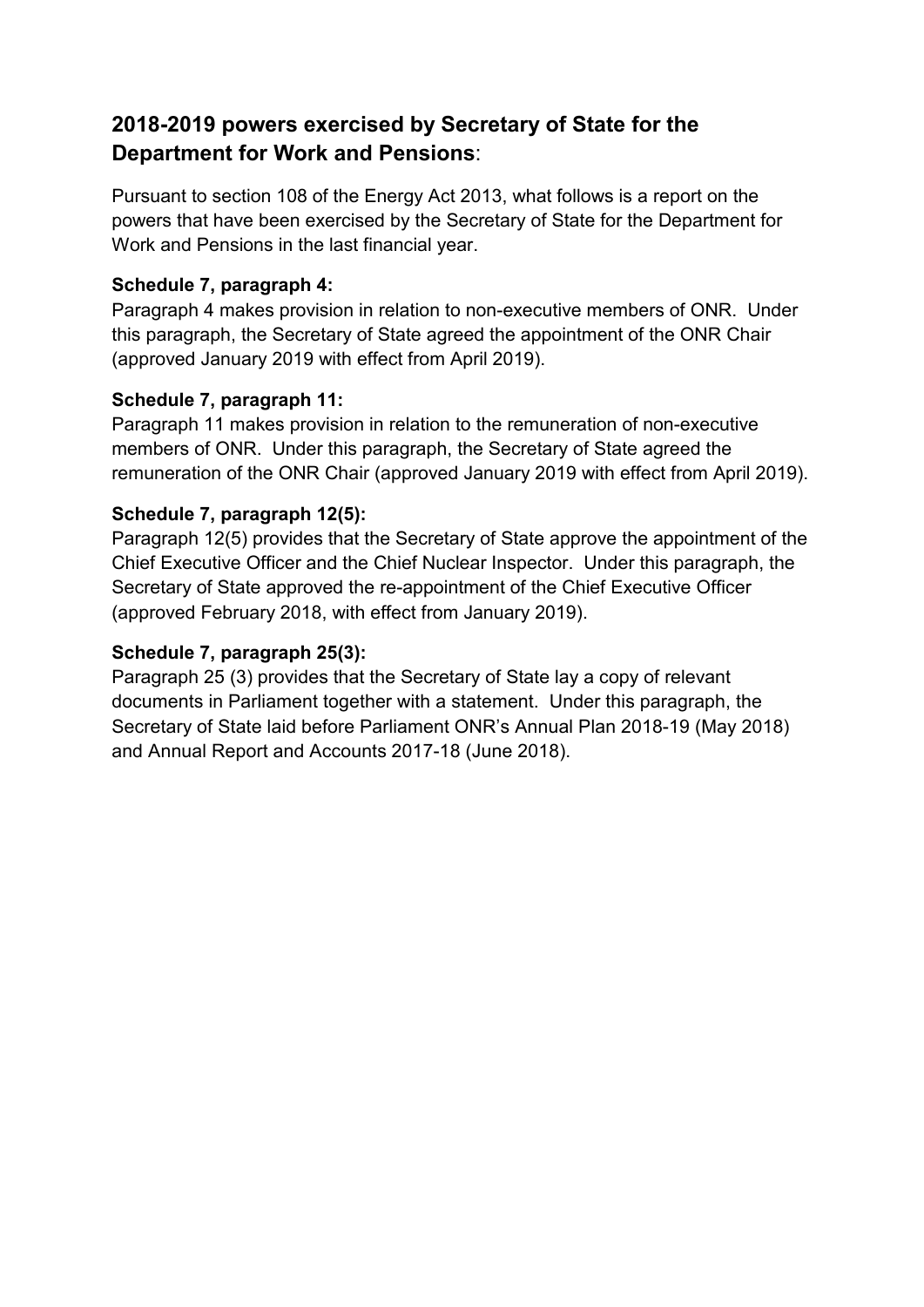# **2018-2019 powers exercised by Secretary of State for the Department for Business, Energy and Industrial Strategy:**

Pursuant to section 108 of the Energy Act 2013, what follows is a report on the powers that have been exercised by the Secretary of State for the Department for Business, Energy and Industrial Strategy in the last financial year.

## **Sections 74, 75 and 113, and paragraphs 1, 6 and 16 of Schedule 6**

Sections 74, 75 and 113 of, and Schedule 6 to, the 2013 Act make provision for the Secretary of State to make 'nuclear regulations'.

The Secretary of State exercised powers under the above provisions to make The Carriage of Dangerous Goods (Amendment) Regulations 2019, which implement the emergency preparedness and response elements of the Euratom Basic Safety Standards Directive (2013/59/Euratom) for the transport of radioactive materials in the UK by road, rail and inland waterway, and which will strengthen Great Britain's emergency preparedness and response arrangements for the transport of radioactive materials. [1](#page-6-0)

## **Section 76A and S112(1A) and (1B)[2](#page-6-1)**

## **Section 76A**

Section 76A makes provision for the Secretary of State to make 'nuclear safeguards regulations. It also provides for the Secretary of State to specify fissionable material for the purpose of defining "qualifying nuclear material".

The Secretary of State has exercised the powers in section 76A to make the Nuclear Safeguards (EU Exit) Regulations 2019 and the Nuclear Safeguards (Fissionable Material and Relevant International Agreements) (EU Exit) Regulations 2019.

## **Section 112(1A) and (1B):**

Section 112(1A) and (1B) makes provision for the Secretary of State to specify "relevant international agreements".

The Secretary of State has exercised the powers in section 112(1A) to make the Nuclear Safeguards (Fissionable Material and Relevant International Agreements) (EU Exit) Regulations 2019.

<span id="page-6-0"></span><sup>1</sup> Powers used in conjunction with section 2(2) of, and paragraph 1A of Schedule 2 to, the European Communities Act 1972(a), sections 15(1), (1B), (2) and (4) of, and paragraphs 1(1), (2) and (4), 3, 9, 13 and 14 of Schedule 3 to, the Health and Safety at Work etc. Act 1974(b)

<span id="page-6-1"></span> $2$  The Nuclear Safeguards Act 2018 amended Part 3 of the Energy Act 2013 by substituting section 72, amending section 112 and inserting Chapter 2A into that Part..